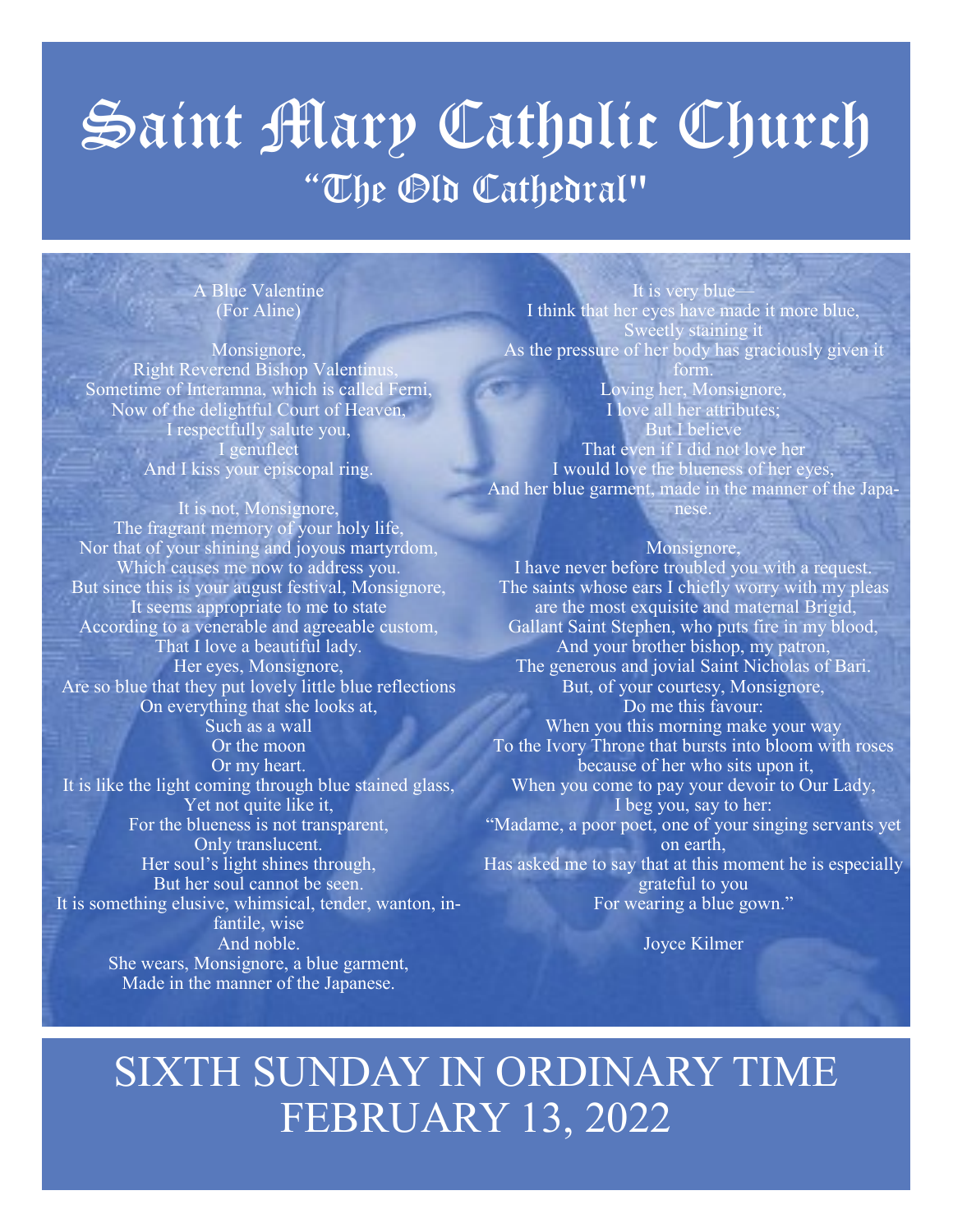## Saint Mary Catholic Church

"The Old Cathedral"

**14th & K Street, Lincoln, Nebraska Rectory: 1420 K Street Telephone: 402-435-2125 website: www.stmarylincoln.org e-mail: stmarylincoln@gmail.com**

#### **Parish Office Hours:**

Monday-Friday | 8:30am-5:00pm Saturday  $&$  Sunday  $\vert$  by appointment only

#### **Church Hours:**

Monday-Friday | Church doors are locked, except during Mass and Confession times. Saturday | doors unlocked 11am-8pm. Sunday | doors unlocked 7am-8pm.

#### **Parish Staff & Committees:**

| Parish SecretaryTeresa Macias              |  |
|--------------------------------------------|--|
| Music DirectorJane Plettner                |  |
| Director of Religious Ed Margaret Koperski |  |
| Knights of Columbus  John Franssen         |  |
| Altar Society  Anne Schmidt                |  |
| Funeral Dinners Sally Williamsen           |  |
| Legion of MaryCalvin Kroon                 |  |
| Seven Sisters Apostolate Rachel Trevizo    |  |
| Restoration Chair Ted Czerniak             |  |
| Finance CouncilBernice Polivka             |  |
|                                            |  |
| Food Net CoordinatorKathy Johnson          |  |
|                                            |  |
| Pro-Life Coordinators  Marv Ward,          |  |
|                                            |  |

#### **Sunday Obligation Masses:**

 Saturday 4:00 pm Sunday 8:00 am, 10:00 am, 12:30 pm, 5:00 pm

#### **Daily Masses:**

Monday - Saturday 12:10 pm, Monday - Friday 7:00 pm (See bulletin for changes)

#### **Holy Day Masses:**

4:00 pm Vigil (day before Holy Day) 7:00 am, 12:10 pm, 7:00 pm (day of Holy Day) (See bulletin for Christmas, New Years, & Holy Week)

#### **Confessions:**

Saturday 11:00 am, 3:00 - 4:00 pm, 6:00 - 7:00 pm Monday - Friday 11:30 - 12:00 Noon\* (See bulletin for Christmas, New Years, & Holy Week)

#### **Baptism & Marriage:**

Please contact the Pastor six weeks before the baptismdate and six months before the wedding date. All parish/diocesan requirements must be met before the ceremonies take place.

#### **Adoration:**

Our church doors remain locked during the weekdays, but parishioners may get a passcode for the keypad of the church for adoration daily between the hours of 9:00am – 4:00pm. Please visit or call the rectory for more information.

*The Mission of St. Mary's Catholic Church is to worship, serve, and proclaim Jesus Christ, with the help of our Blessed Mother.*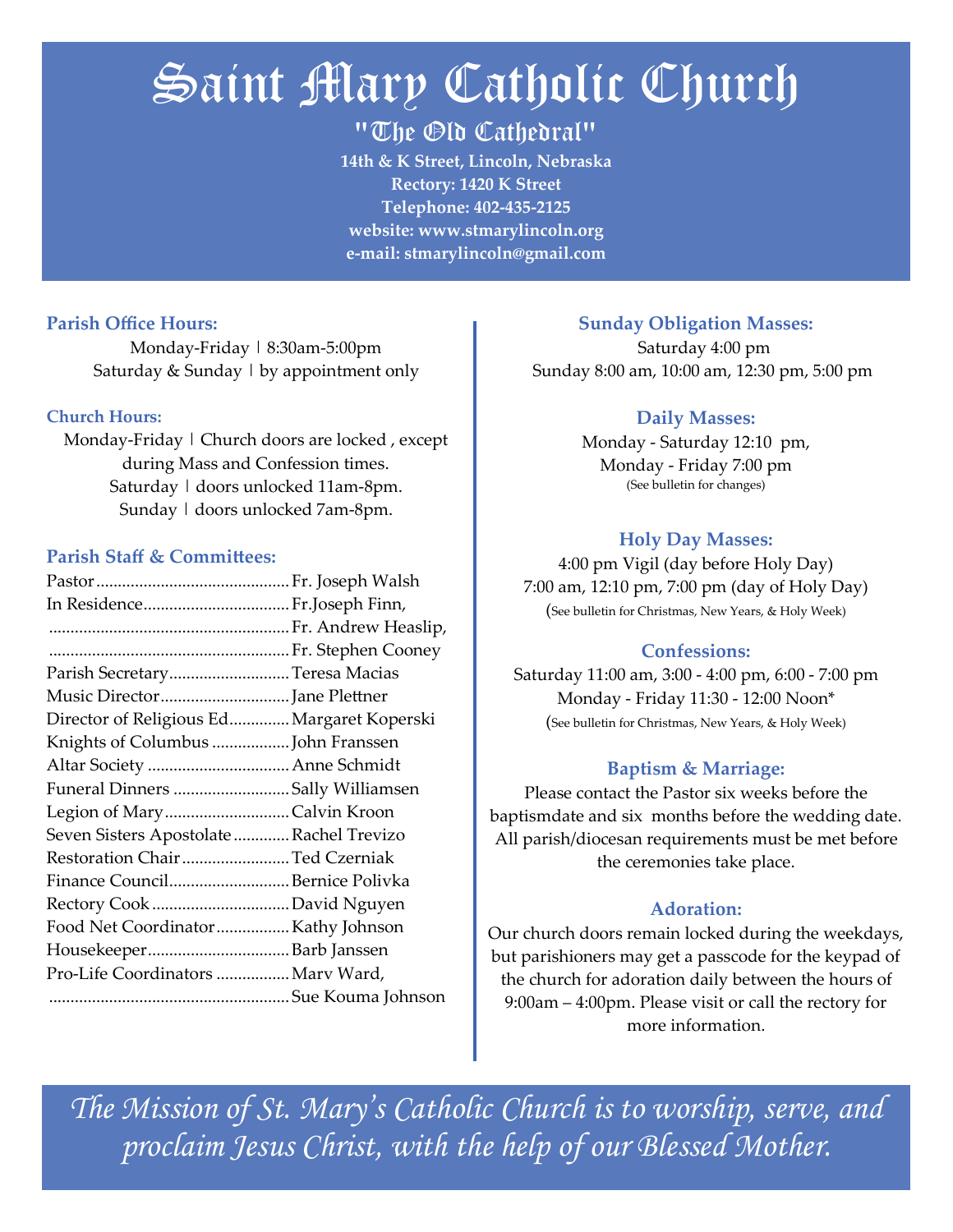### **LETTER FROM OUR PASTOR**

#### **Planning the Restoration Project**

At our most recent Finance Council meeting, I was asked how the planning is being done for the church restoration project. The following is our story, to date, in managing this project.

The Diocese has developed detailed policies to govern restoration projects and raising major capital funds. At our first meeting of the Church Restoration Committee in July, 2021, Msgr. Perkinton (chair of the Diocesan Building Commission—called the DBC) was present and we reviewed these policies. Our group agreed that we would follow these policies and to date we have done so.

We began our restoration project with a request of Bishop Conley for permission to conduct a facility audit. This permission was granted. Clark Enersen conducted the study and presented it to us (the Restoration Committee and the parish) at an open meeting on November 30, 2021. This study has become the "schematics" of the project, a summary of the scope of the work needed and estimated costs to complete it.

I requested permission to raise "startup" funds for the project in September and permission was granted from the Bishop. To date, we have raised around \$200,000, not including a pledge of an additional \$20,000.

The Diocesan Building Commission (DBC) serves the Bishop by providing professional review of building plans. We met with them on December 20, 2021 and shared the Clark Enersen

facility audit. At that meeting, we noted that the gutters, downspouts and flashing are a major contributor to water infiltration into the building, and we asked permission to take care of them. The DBC recommended that we expand the project to include addressing water infiltration at the foundation on the west side of the building. Clark Enersen developed a project for caring for the downspouts, gutters and flashing, addressing the foundation problems on the west side of the building, renovating the west side confessionals and sound proofing the east confessionals. This was presented to the DBC on January 17, 2022 and given approval by the Commission. Later that day, the parish's Restoration Committee reviewed the plan and approved it. We will showcase this project to the parish next week and ask for comment. Providing there St. Mary's and the changes we would is general agreement in the parish for this project, we will ask the Bishop for permission to proceed with this plan.

The next step in the process is hiring an architect. Clark Enersen is very knowledgable of our facilities, having built the rectory in 1956, served as the architect for the 1962 church renovation, managed the 1983 ramp additions, conducted the facility audit of the school in 2018 and the church audit in 2021. On February 7, we received an Agreement for Provision for Limited Professional Services from Clark Enersen. This is an updated schematic of the restoration project, and an offer from Clark Enersen to provide architectural services to the parish for the entire \$6 million project. The Restoration Committee and the Finance Council will review this proposal and determine whether we will accept it. Upon acceptance, we will

write the Bishop and ask permission to hire Clark Enersen.

There are several additional steps in the review and permission process: permission to conduct a capital campaign feasibility study, review and approval of the detailed design and construction documents, permission to conduct the capital campaign, approval of final design deliverables, and then permission to commence the restoration work. Much work ahead, but it is a great process.

Finally, how does the parish visioning work we are doing fit into this planning? The Visioning Process plays a critical role in the church restoration project. Through our town hall meetings, surveys and focus groups, we will clarify the essential ministries of like to see in the church building. These will be communicated to the architects over the course of the next 6 months and become part of the restoration plans of the church.

We have been blessed in this process. The Diocese has the model for a project like this. We are faithfully following it. Our Restoration Committee and Finance Council are committed, talented and fully engaged. The visioning process will solidify what we need, the architectural firm is one of the best, and people are supportive of this work. May God continue to bless us and help us bring this work to completion. Mary, Help of Christians, pray for us!

*Fr. Walsh*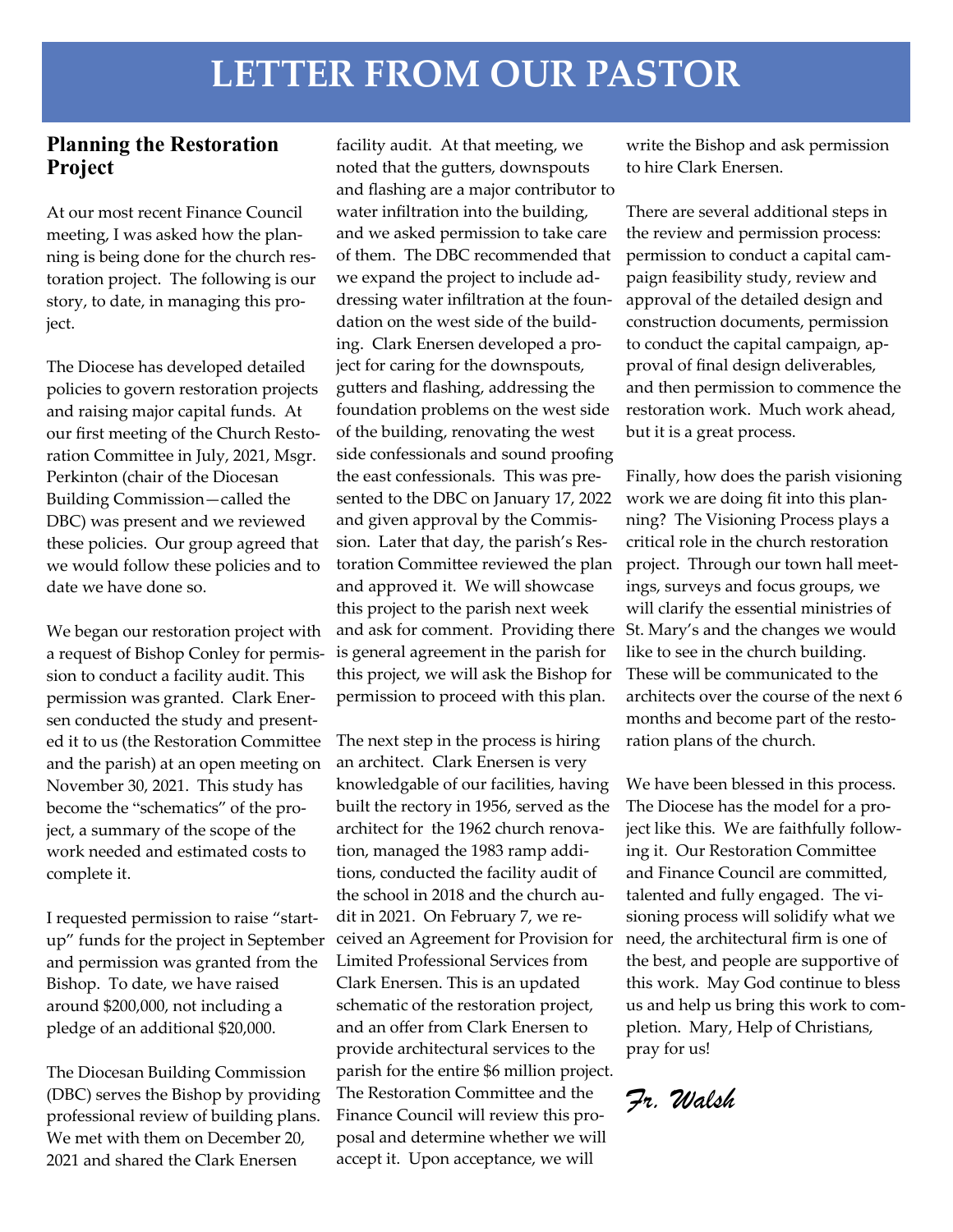

#### **Saturday & Sunday, February 12/13**

12:10 pm †Bubba Ethangton 4:00 pm †Jerrold Wayne Hoover 8:00 am Souls in Purgatory 10:00 am †Dennis Denault 12:30 pm †James Delisi 5:00 pm People of The Parish

#### **Monday, February 14**

| $12:10 \text{ pm}$ | Carol Anadale        |
|--------------------|----------------------|
| $7:00 \text{ pm}$  | <b>+Mary Tinkham</b> |

#### **Tuesday, February 15**

| $12:10 \text{ pm}$ | †Maria DeLaCarmen  |
|--------------------|--------------------|
| $7:00 \text{ pm}$  | Souls in Purgatory |

#### **Wednesday, February 16**

| $12:10 \text{ pm}$ | <b>+Lee Miller</b> |
|--------------------|--------------------|
| $7:00 \text{ pm}$  | Souls in Purgatory |

#### **Thursday, February 17**

12:10 pm †Jane Wooten 7:00 pm †Patricia Bartels

#### **Friday, February 18**

| 12:10 pm | John Kilts            |
|----------|-----------------------|
| 7:00 pm  | <b>+Gerald Dawson</b> |



#### **CHURCH CALENDAR OF EVENTS**

#### **Monday, February 14**

6:00 pm Legion Of Mary Meeting 6:30 pm Pro-Life Rosary

#### **Wednesday, February 16** 4:15 pm CCD

#### **Saturday, February 19**

11:15 am 2nd Rosary Rally 11:30 am FoodNet

#### **MINISTRY SCHEDULE FEBRUARY 19/20**

#### **Saturday, 4:00 pm**

**Sunday, 8:00 am Sunday, 10:00 am Sunday, 12:30 pm Sunday, 5:00 pm Sunday, EME** Randy Ksionzek

Acolyte John Franssen Reader Pat Walbrecht

Acolyte Alan Pendleton Reader **Jessica Pendleton** 

Acolyte Randy Ksionzek Acolyte Ron Grose Reader Margaret Scheideler

Acolyte Marv Ward Reader Kathy Johnson

Acolyte Tim King Reader Mike Kluck





| <b>JANUARY 30</b> |            |
|-------------------|------------|
| Weekly Envelopes  | \$3,941.00 |
| Loose Plate       | \$1,383.30 |
| Faith Direct      | (0()       |
| Collection Total  | \$5,324.30 |

❖ ❖ ❖

inspiring secure giving *Parish eGiving***—Sign up Today!**

Enroll online at **faith.direct/NE1128** *or* Text "Enroll" to **402-226-1026** *or* Use the QR code for easy donating!



DîREC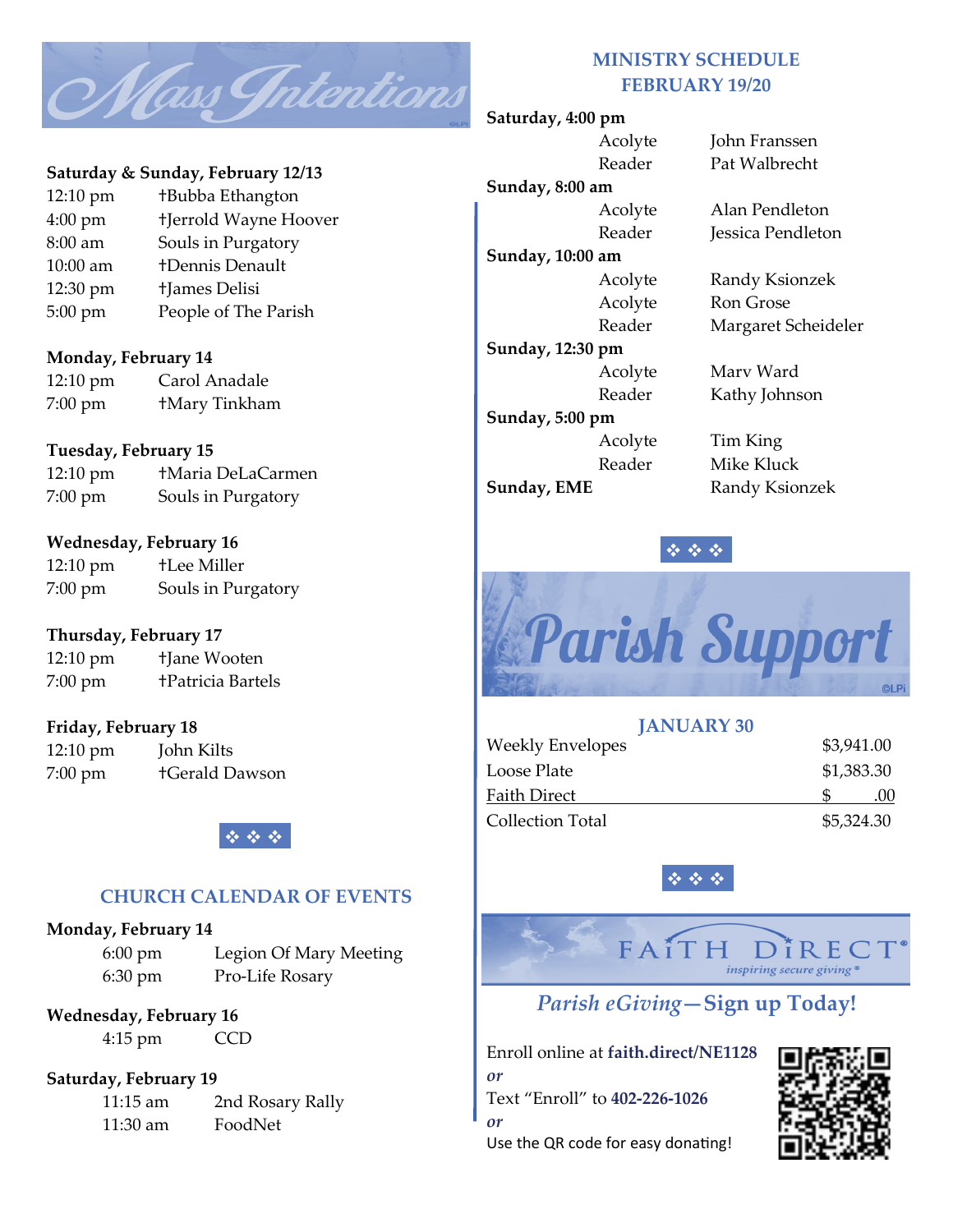#### **READINGS FOR THE WEEK**

| Sunday:             | Jer 17:5-8/Ps 1:1-2, 3, 4, 6 [40:5a]/1 Cor  |
|---------------------|---------------------------------------------|
|                     | 15:12, 16-20/Lk 6:17, 20-26                 |
| Monday:             | Jas 1:1-11/Ps 119:67, 68, 71, 72, 75, 76/Mk |
|                     | $8:11-13$                                   |
| Tuesday:            | Jas 1:12-18/Ps 94:12-13a, 14-15, 18-19/Mk   |
|                     | $8:14-21$                                   |
| Wednesday:          | Jas 1:19-27/Ps 15:2-3a, 3bc-4ab, 5/Mk       |
|                     | $8:22 - 26$                                 |
| Thursday:           | Jas 2:1-9/Ps 34:2-3, 4-5, 6-7/Mk 8:27-33    |
| Friday:             | Jas 2:14-24, 26/Ps 112:1-2, 3-4, 5-6/Mk     |
|                     | $8:34 - 9:1$                                |
| Saturday:           | Jas 3:1-10/Ps 12:2-3, 4-5, 7-8/Mk 9:2-13    |
| <b>Next Sunday:</b> | 1 Sm 26:2, 7-9, 12-13, 22-23/Ps 103:1-2, 3- |
|                     | 4, 8, 10, 12-13 [8a]/ 1 Cor 15:45-49/Lk     |
|                     | 6:27-38                                     |

#### ❖ ❖ ❖

#### **CHURCH BELL SCHEDULE FEBRUARY 14-18**

- 09:00 Love Divine, All Loves Excelling
- 12:00 Jesus, Lover Of My Soul
- 15:00 What Wonderous Love Is This
- 18:00 God Whose Love Is Reigning O'er Us



#### **ST. CONRAD OF PIACENZA | FEBRUARY 19**

The history of St. Conrad of Piacenza is quite fascinating. A member of one of the most noble families of Piacenza, he was known for his utmost honesty. One day while out hunting with friends, he thought he saw some game in an area of brush and ordered his attendants to set fire to the brush in order to scare it out of hiding. Unfortunately, the dry brush quickly ignited, and fire started to spread. Soon, the surrounding area was engulfed in flames.

Unfortunately, a known arsonist happened to be in the same area as the fire. This man was later imprisoned, tried, and condemned to death for the damage. But on his way to his execution, St. Conrad of Piacenza, full of guilt, stopped the proceedings and confessed to the fire. To make restitution for the damages, Conrad had to sell all his belongings, which reduced him to poverty. Soon after, he decided to retire to a hermitage, where he became a hermit of the Third Order of St. Francis, and his wife entered the Order of Poor Clares.

#### **SAINTS AND SPECIAL OBSERVANCES**

| Sunday:    | 6th Sunday in Ordinary Time; World                   |
|------------|------------------------------------------------------|
|            | Marriage Day                                         |
| Monday:    | Sts. Cyril, Monk, and Methodius,                     |
|            | Bishop; Valentine's Day                              |
| Tuesday:   | ΝA                                                   |
| Wednesday: | ΝA                                                   |
| Thursday:  | The Seven Holy Founders of the Servite               |
|            | Order                                                |
| Friday:    | NA.                                                  |
| Saturday:  | ΝA                                                   |
|            | Next Sunday: 7 <sup>th</sup> Sunday in Ordinary Time |

#### ❖ ❖ ❖

#### **PRIESTS & MARRIAGE COUNSELING**

**Question**: How can a priest counsel people about marriage when he has never been married?

**Answer**: If a marriage counselor is in a bad marriage does that mean that he or she will be a bad counselor? If one's counseling ability depended upon first-hand experience, would that require counselors to be perfect before they can help others? Obviously not. Some of the skills necessary to help others do come out of personal life experience. But you don't need personal, first -hand experience in order to understand something. We would not think that a doctor, who is an oncologist, would not be able to treat cancer because he himself has never been sick. We also would not expect every doctor to treat cancer. It is the same with priests.

Essentially marriage is a relationship and we've all been involved in different kinds of relationships: in our family, with our friends, and with God. And so counseling people about marriage is really helping them to look at the issues that really are part of their relationship, finding ways to better understand themselves in relationship to one another and in relationship to God. In many ways a priest's training, background, and experience, as well as his personal knowledge of many different relationships in families and couples, gives him a broad background from which to draw upon. Most priests are quite capable of helping couples prepare for marriage and discussing the issues that are important as they begin their life together. And they do not do it alone. With the help of married couples and specially trained counselors, most parishes offer a very good preparation for the sacrament of marriage.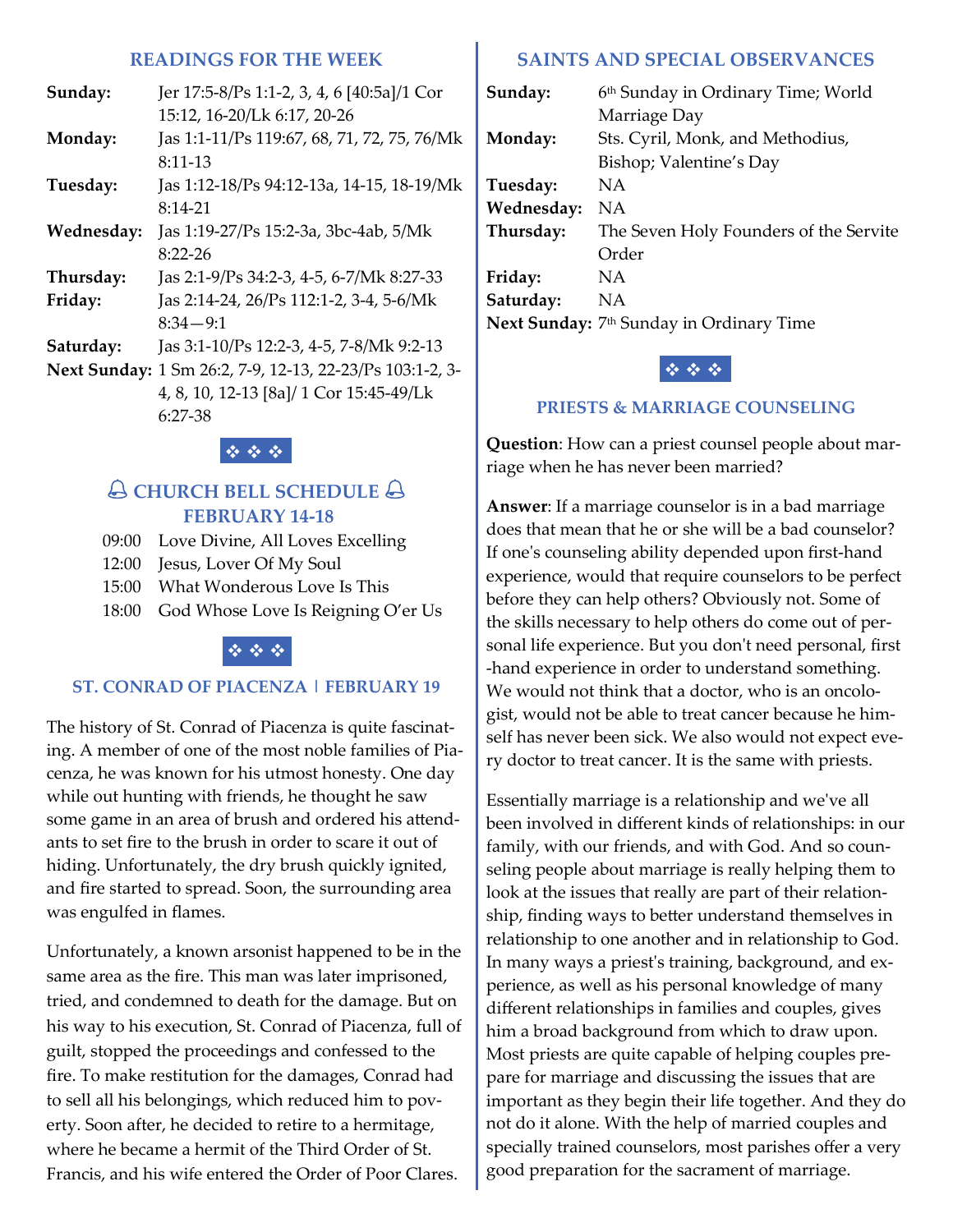## **SAINT MARY'S PARISH NEWS**



**Are you good at woodworking?** If so, we are in need of your help for some small woodworking projects. For more info, please call the rectory at 402-435-2125

**Calling all Seamstresses!!** If you are good with a sewing machine and would like to help with some sewing needs, we need you. For more info, please call the rectory at 402- 435-2125.



#### **PLEASE KEEP IN YOUR PRAYERS**

Ernie Polivka, Alice Gyhra, Zerita Hendricks, Ray Navratil, Ida Gomes, Richard Fischer, Duane Thoene



#### ❖ ❖ ❖

#### **ST. MARY HISTORY 101**

Did you know...The building that is now St. Mary's Church began in 1886 when the *First Church of Christ* bought two lots of land on the corner of 14th and K St. for \$500. The cornerstone was laid on the southwest corner on July 3, 1888. It is still visible behind the Ten Commandments monument.



### ❖ ❖ ❖

### **Pray for Our Seminarians**

**Tyler Wade Johnson** from Sts. John Parish in Lincoln NE, entered the St. Gregory The Great Seminary in 2019, and is currently a College III student. His parents are Todd & Leah Johnson, and he has 2 brothers and 1 sister.

**Patrick Seth Winter** from St. Joseph Parish in Lincoln, NE, entered the Mount St. Mary Seminary in 2018, and is currently a Theology I student. His parents are James & Cheryl Winter, and he has 3 brothers and 3 sisters.



St. Mary's Welcomes New Parishioners, **Amber Lujan** and **Patricia Alfatemi.** 

*"Therefore Welcome one another as Christ has welcomed you, for the Glory of God."* ~Romans 15:7



### **ST. MARY'S 2ND ROSARY RALLY**

**Sponsored by St. Mary's Pro-Life Committee When:** Saturday, February 19th at 11:15am **Where:** On the corner of 14th & K (outside) **Why:** In honor of the feast day of Saints Jacinta and

Francisco of Fatima, and for our country

**What:** Recitation of the Holy Rosary, litany, and

hymns **Who:** EVERYONE!

Please join us! !Bienvenidos! Hoang nghênh!







**Volunteering at Foodnet:** We are very grateful for the current Foodnet volunteers! New volunteers are always welcome to join the Foodnet team. The amount of time per Saturday and the frequency of volunteering is very flexible. The various duties include picking up donated food, carrying in food donations, sorting food, distributing food, setting up and cleaning up. Volunteer opportunities are mainly between 10 am and 1 pm (most food pickups occur before 10 am). You are welcome to visit the distribution any Saturday to see how it works. If you have questions or are interested in joining the Foodnet team, please contact Kathy Johnson at 402-474-2360.